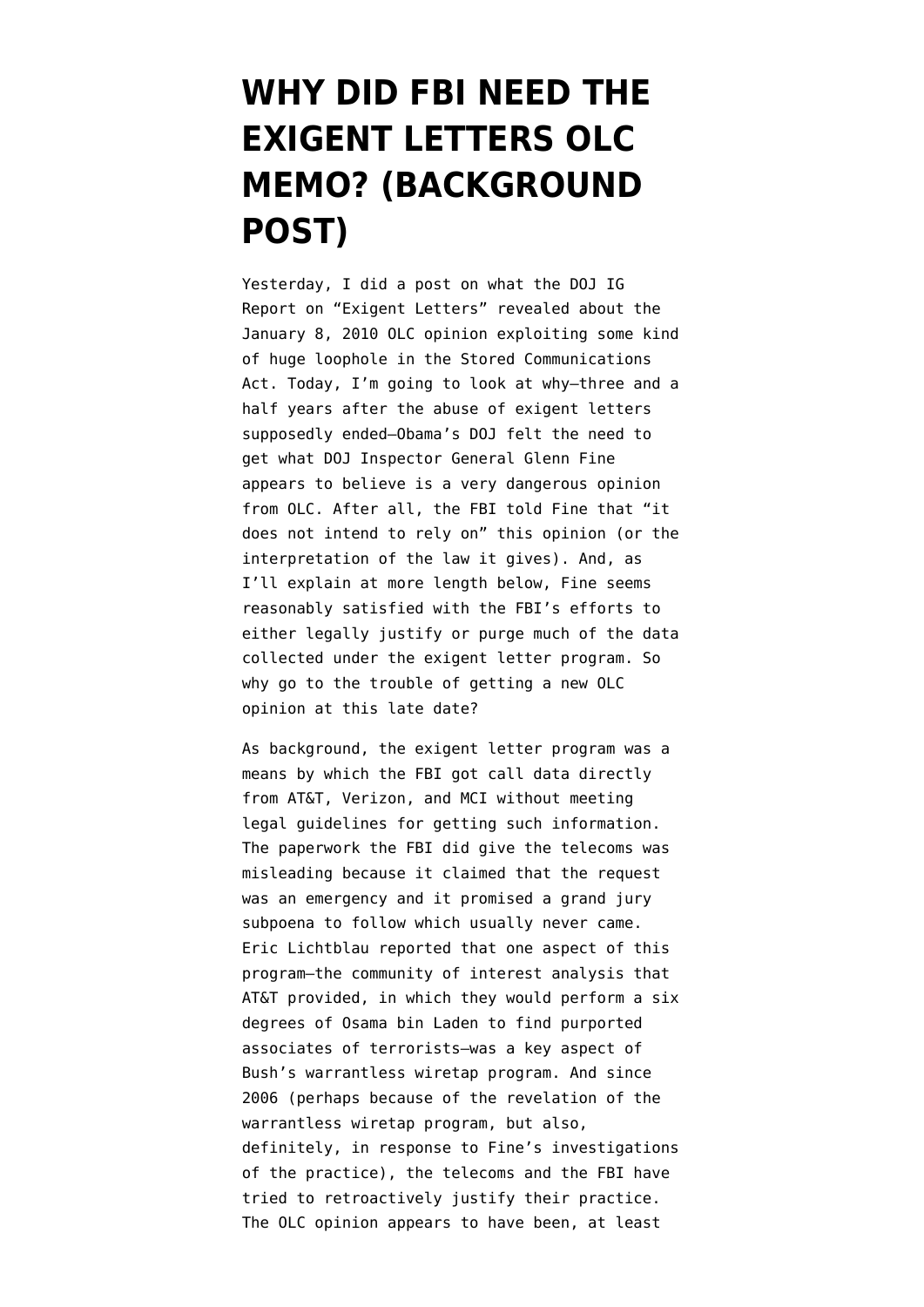partly, an attempt to invent a legal explanation that would finally do just that.

I made the following conclusions yesterday about what the OLC opinion did.

- This OLC opinion may not relate exclusively to the use of exigent letters, not least because Inspector General Glenn Fine appears worried the FBI will use it prospectively, not just to retroactively rationalize abuses from the past.
- Fine appears to suggest the FBI has misrepresented what it was doing with exigent letters in its request for an opinion to the OLC. This is at least the second time they have done so, Fine alleges, in their attempts to justify these practices. In this case, the dispute may pertain to whose phone records they were, what was included among them, and whether they pertained to an ongoing investigation.
- My guess is that the OLC opinion addresses whether [section 2701](http://www.law.cornell.edu/uscode/18/usc_sec_18_00002701----000-.html) of the Stored Communications Act allows electronic communication providers to voluntarily provide data to someone above and beyond the narrow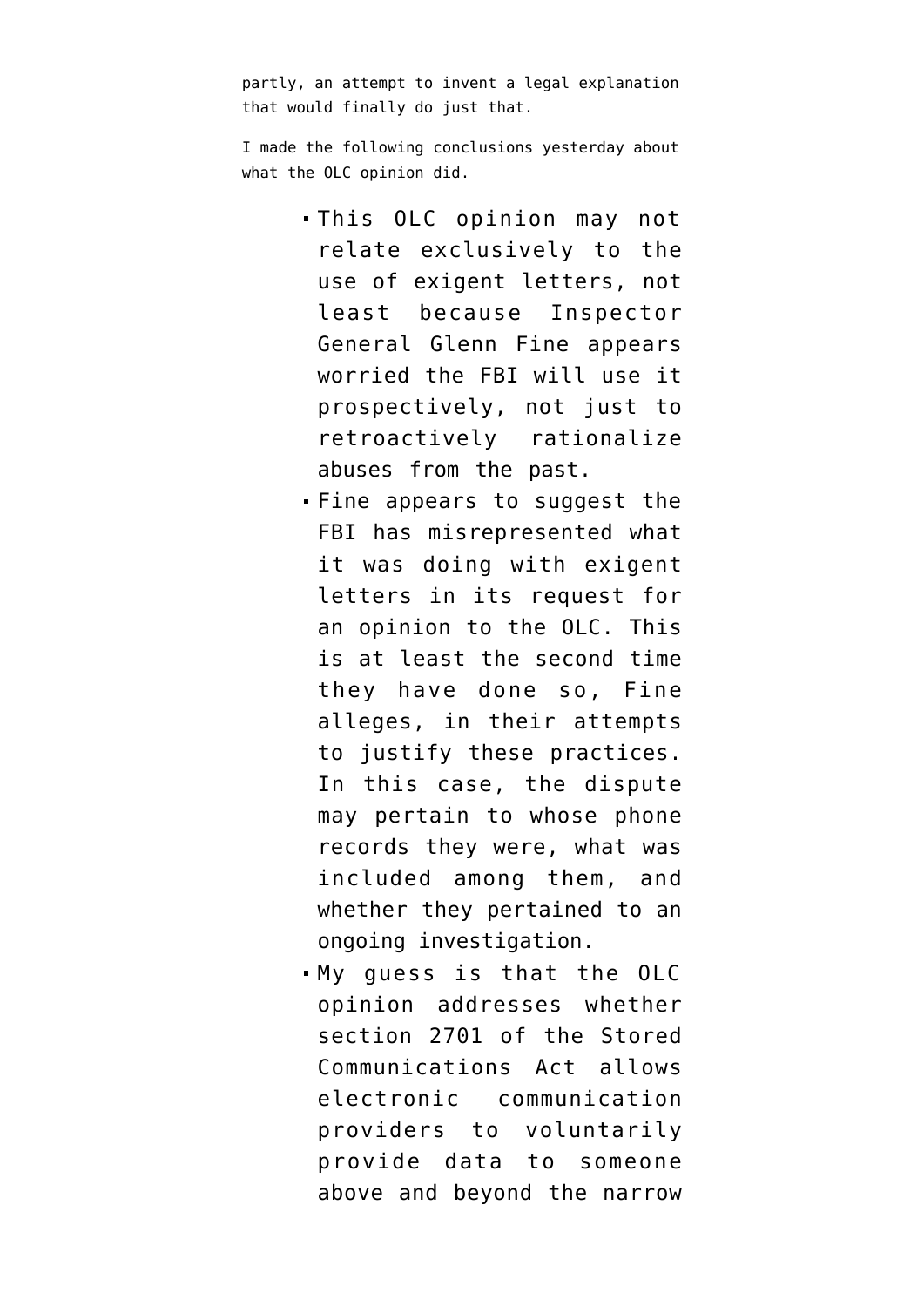statutory permission to do so in [2702](http://www.law.cornell.edu/uscode/18/usc_sec_18_00002702----000-.html) and [2709](http://www.law.cornell.edu/uscode/18/usc_sec_18_00002709----000-.html) of the Act. (Though see Julian Sanchez' different take [here](http://www.cato-at-liberty.org/2010/02/01/retroactive-surveillance-immunity-obama-style/).)

Whatever the loophole FBI is exploiting, it appears to be a use that would have no protections for First Amendment activity, no requirement that the data relate to authorized investigations, and no minimization or reporting requirements. That is, through its acquisition of this OLC opinion, the FBI appears to have opened up a giant, completely unlimited loophole to access phone data that it could use prospectively (though the FBI claims it doesn't intend to). Much of Fine's language here is an attempt to close this loophole.

In this post, I'm going to look at some background information that reinforces my argument that the OLC opinion may not relate exclusively to the exigent letters report (or what we see of it). In a follow-up post, I'll look at some of the reasons why FBI may have felt the need to get this opinion.

The full Exigent Letters Report includes Top Secret intelligence information

Note that there are three versions of the Exigent Letters IG Report: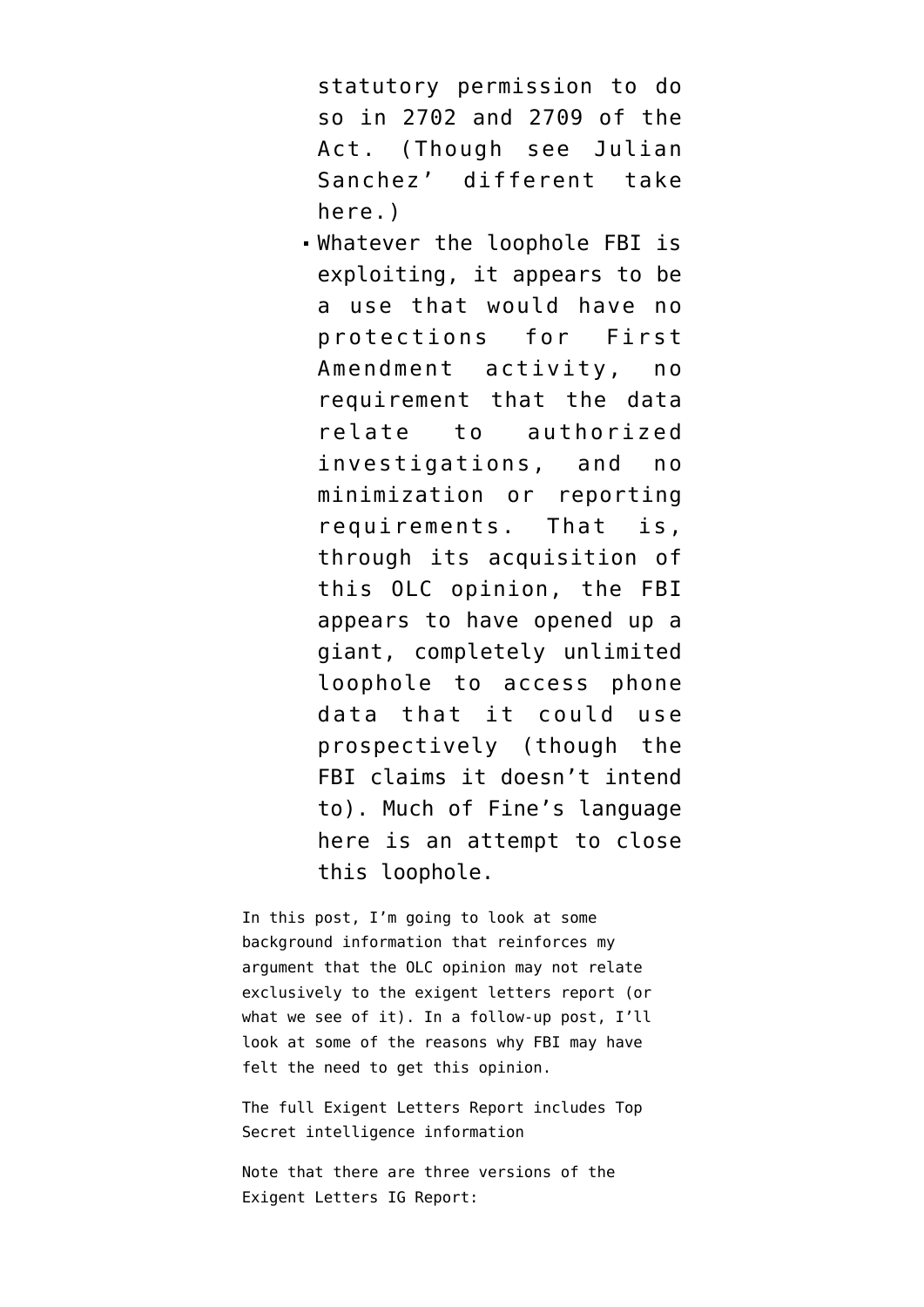The Office of the Inspector General (OIG) has redacted (blacked out) from the public version of this report information that the FBI and the Intelligence Community considered to be classified. We have provided full versions of our classified reports–a Secret version and a Top Secret/Secure Compartmented Information (SCI) version–to the Department of Justice, the Intelligence Community, and Congressional committees. (PDF 14)

At the very least, this note tells us that there are two more layers to the Exigent Letters Report, even beyond the extensive redactions that appear in the sections on Community of Interest requests and journalists calls. And some of this information–the TS/SCI material–is highly classified.

And compare this notice of classified information on the Exigent Letters IG Report to the equivalent notice used with the 2008 [IG](http://www.justice.gov/oig/special/s0803a/final.pdf) [Report on Section 215](http://www.justice.gov/oig/special/s0803a/final.pdf) and the 2008 [IG Report on](http://www.justice.gov/oig/special/s0803b/final.pdf) [NSLs](http://www.justice.gov/oig/special/s0803b/final.pdf) (the latter of which is intimately related to this report).

> This report includes information that the Department of Justice considered to be classified and therefore could not be publicly released. To create this public version of the report, the OIG redacted (deleted) the portions of the report that the Department considered to be classified, and we indicated where those redactions were made. In addition, the OIG has provided copies of the full classified report to the Department, the Director of National Intelligence, and Congress.

These reports include classified annexes detailing programs not included in the body of the Report, but unlike the Exigent Letters Report, they don't appear to have two separate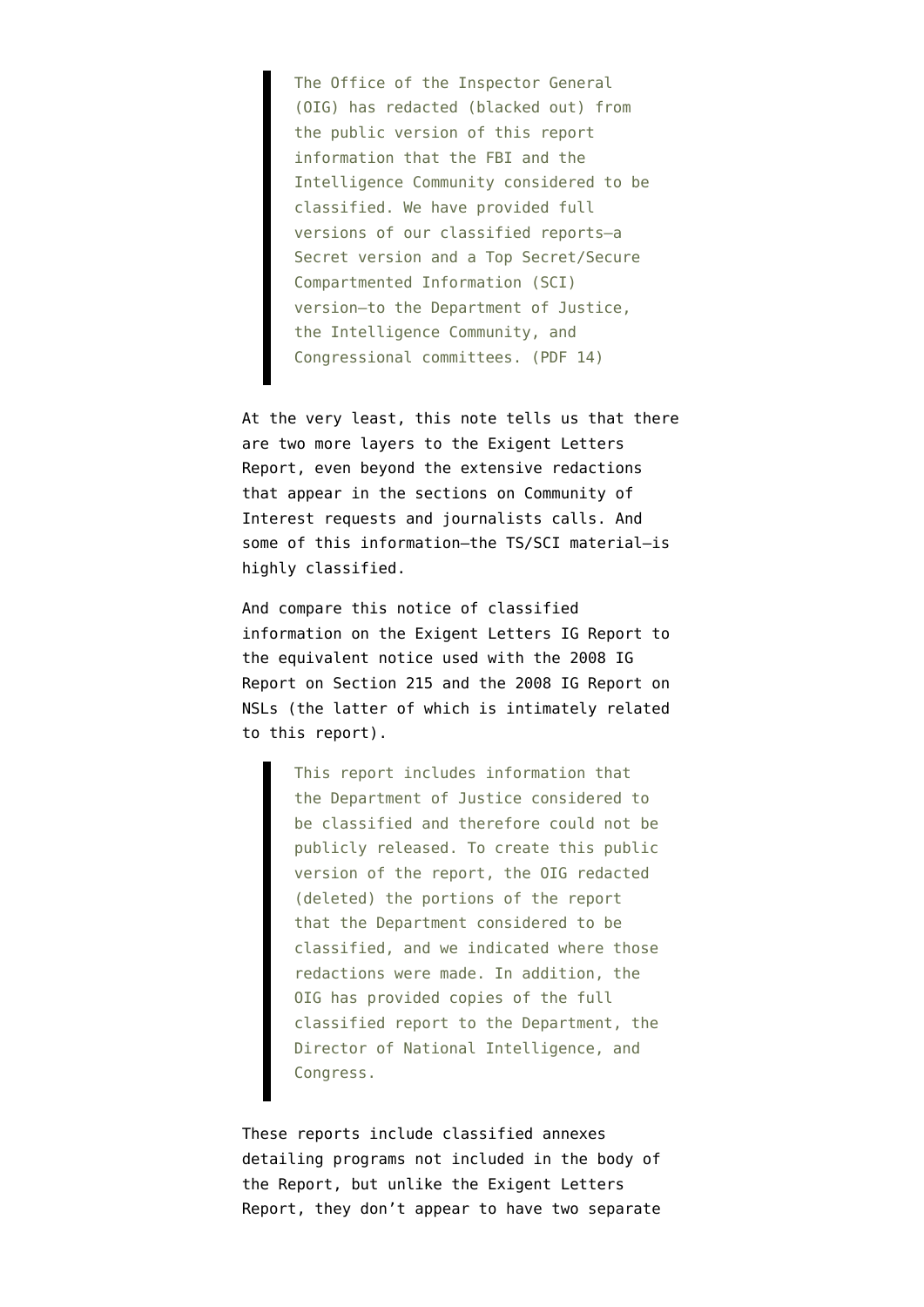classified versions. Furthermore, unlike the Exigent Letters report, those earlier reports identify where all classified information has been redacted; we don't know that OIG has done that with this report. In other words, whereas we can get some outline of the sum of classified information hidden in the earlier reports, we can't do so with this one, though we do know it's highly classified.

The distribution may be different, too, with the Exigent Letters report going to "the Intelligence Community" rather than just the DNI, and with it going to Congressional Committees rather than Congress, as a whole. While I can't be sure, the difference in distribution may suggest that certain people (SSCI, for example, as opposed to SJC) are getting the Top Secret rather than the Classified version of the report (remember, SSCI/SJC member Russ Feingold, SSCI member Ron Wyden, and SJC member Dick Durbin have [called on](http://emptywheel.firedoglake.com/2010/01/22/feingold-durbin-and-wyden-demand-the-olc-opinon-on-exigent-letters/) [Holder](http://emptywheel.firedoglake.com/2010/01/22/feingold-durbin-and-wyden-demand-the-olc-opinon-on-exigent-letters/) to release the OLC opinion "to Congress"). Or that operational units of the Intelligence Community (there's a redaction on PDF page 38 suggesting that telecom employees at CAU were communicating with other parts of government using their FBI email accounts) are getting versions of the Exigent Letters report whereas only the DNI got the other two reports.

This report was drafted by the time the Combined IG Report on Warrantless Wiretapping report was released

As I noted yesterday, FBI reviewed and responded to a draft of this report by July 2009.

> It is important to note that the FBI acknowledged in its July 2009 comments to a draft of this report that it had never considered or relied upon [several words redacted] when it obtained any of the telephone records at issue in this report.

That happens to be the same month the [Combined](http://www.justice.gov/oig/special/s0907.pdf)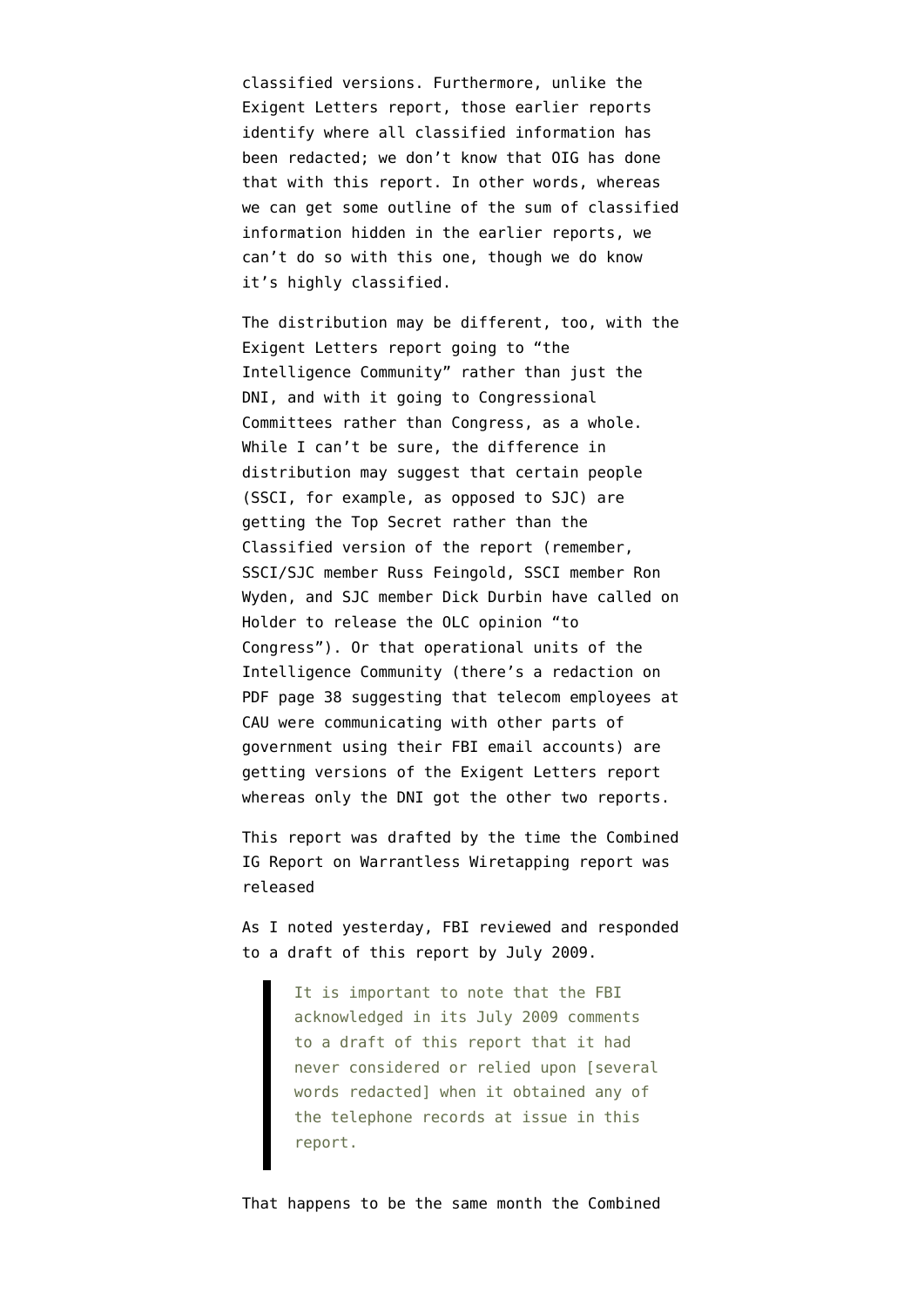[IG Report on the Warrantless Wiretap program](http://www.justice.gov/oig/special/s0907.pdf) was released. After reading a draft of this report (though Fine doesn't say it was explicitly a response to the report), FBI asked the OLC for the interpretation of its loophole.

> However, after reviewing a draft of the OIG report the FBI asked the Office of Legal Counsel (OLC) for a legal opinion on this issue.

So FBI presumably had not only a draft of this report, but a draft of the warrantless wiretap report in hand when they requested the OLC opinion.

Now, as a reminder, DOJ IG did its own report on the warrantless wiretap program. It was sufficiently drafted by the time of the Combined report to be cited, repeatedly, in the body of the report. But the report could not have been complete in July 2009, because it still needed to incorporate the results of the OPR report on Yoo's wiretapping memos, and that report was not yet complete (note, I've seen conflicting information on whether this is incorporated into the OPR report on Yoo's torture memos, or is separate; I'm going to try to get some clarity on how these all fit together later).

> Title III of the FISA Amendments Act required that the report of any investigation of matters relating to the PSP conducted by the DOJ Office of Professional Responsibility (OPR) be provided to the DOJ Inspector General, and that the findings and conclusions of such investigation be included in the DOJ OIG review. OPR has initiated a review of whether any standards of professional conduct were violated in the preparation of the first series of legal memoranda supporting the PSP. OPR has not completed its review.

Per the Combined report, the DOJ Warrantless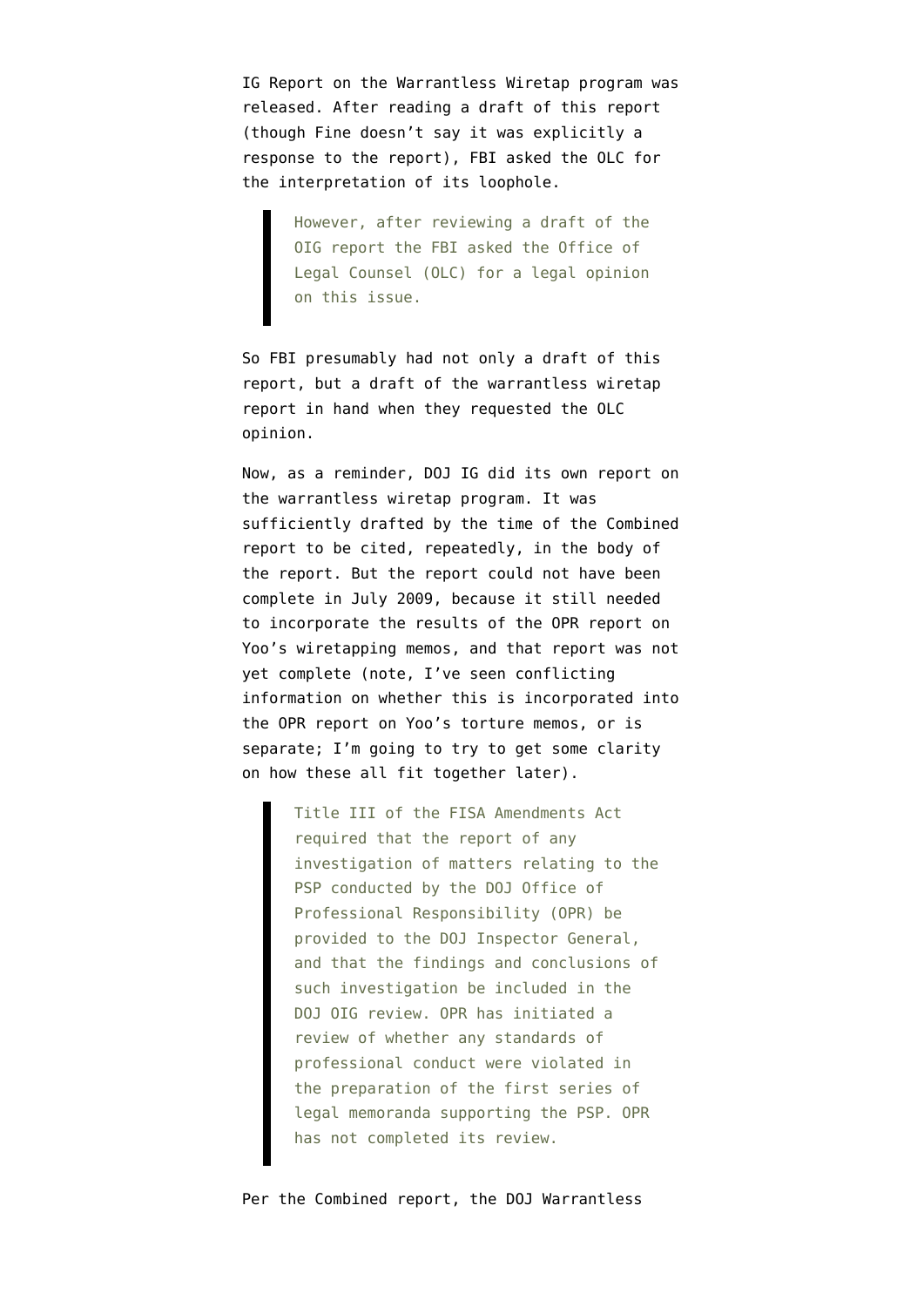Wiretap report included significantly more detail on:

- The ways in which the description of the Other Intelligence Activities included in the warrantless wiretapping program John Yoo included in early OLC memos authorizing it were incomplete
- How overly restrictive limitations on the number of DOJ personnel (particularly lawyers) read into the program created problems with the legality of the program and its informationsharing efficacy
- The way in which the presiding FISC judges Lamberth and Kollar-Kotelly were informed of the warrantless wiretap program
- The FBI's participation in the warrantless wiretap program, particularly as a recipient of information collected in it
- How DOJ and the FISC addressed the impact warrantless wiretap derived information had on the FISA process
- DOJ's handling of PSP information with respect to its discovery obligations in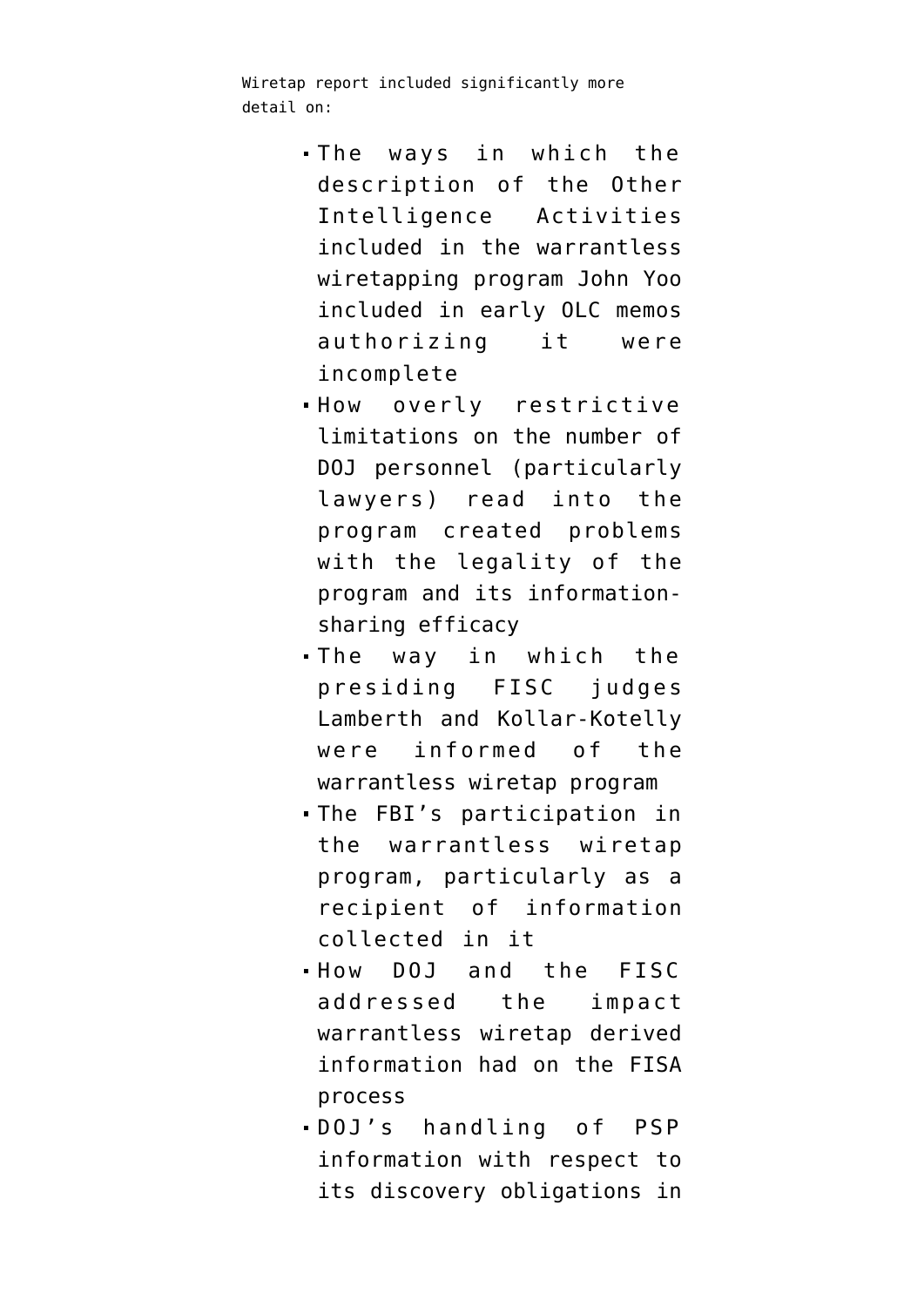international terrorism prosecutions

- Further details on the Comey-Goldsmith objections to the warrantless wiretapping program
- Details on the transition from the warrantless wiretap program to the FISA-approved program from 2006 to 2007
- An assessment of the value of the warrantless wiretap program to counter-terrorism efforts
- An examination of several cases often cited as warrantless wiretapping successes
- Conclusions about whether or not Alberto Gonzales lied to Congress about the warrantless wiretap program

Several of these issues are closely related to issues Fine treats in the Exigent Letters report, including the failure to give adequate legal review to the CAU program, the use of data collected using exigent letters to get FISA warrants, and efforts to clean up the program starting in 2006. So at the very least, Fine's warrantless wiretap report closely parallels aspects of this one. Though given Lichtblau's reporting that this program is related to the warrantless wiretap program, they are probably actually intimately related.

Of particular potential import with respect to the OLC opinion, the Combined IG Report revealed that the DOJ IG Report on the warrantless wiretap program had the following conclusion: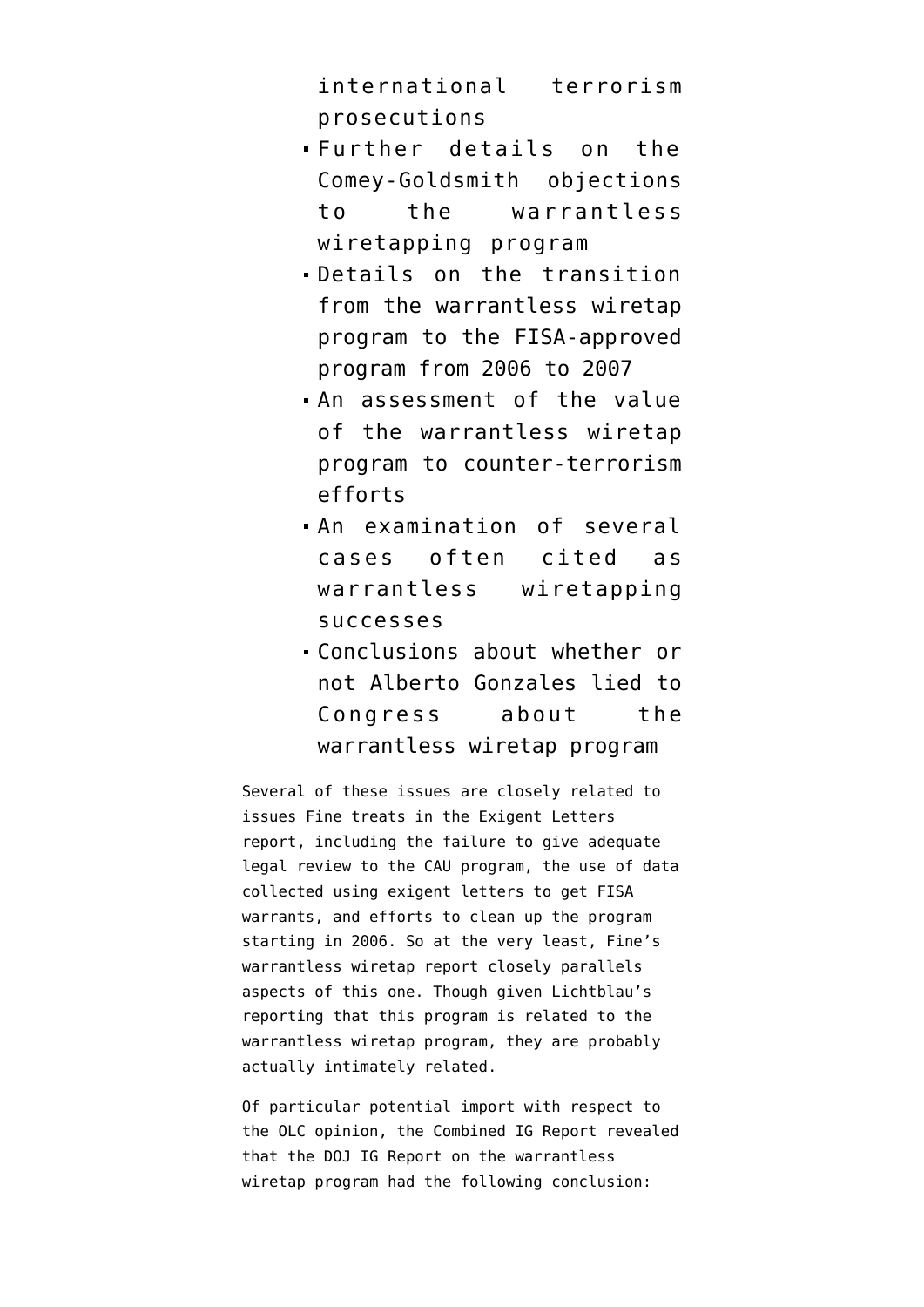Based upon its review of DOJ's handling of these issues, the DOJ OIG recommends that DOJ assess its discovery obligations regarding PSP-derived information, if any, in international terrorism prosecutions. The DOJ OIG also recommends that DOJ carefully consider whether it must re-examine past cases to see whether potentially discoverable but undisclosed Rule 16 or Brady material was collected under the PSP, and take appropriate steps to ensure that it has complied with its discovery obligations in such cases. In addition, the DOJ OIG recommends that DOJ implement a procedure to identify PSP-derived information, if any, that may be associated with international terrorism cases currently pending or likely to be brought in the future and evaluate whether such information should be disclosed in light of the government's discovery obligations under Rule 16 and Brady.

As I'll explain below, one of the most likely reasons FBI got the OLC opinion was to give some legal cover for data collections it either refused to, or could not, purge. As I'll show, Fine has ongoing concerns about poison fruit data for only limited aspects of the exigent letter program. But at least last summer, when FBI requested the OLC opinion, he had significant concerns about poison fruit derived from the warrantless wiretap program.

The one FBI official who knew of the exigent letter program likened it to another classified FBI program

The Exigent Letter IG Report reveals that the only CXS official who admitted to knowing of the exigent letter program likened it to another classified FBI program.

> The one FBI [CTD] official who told us that he knew about exigent letters at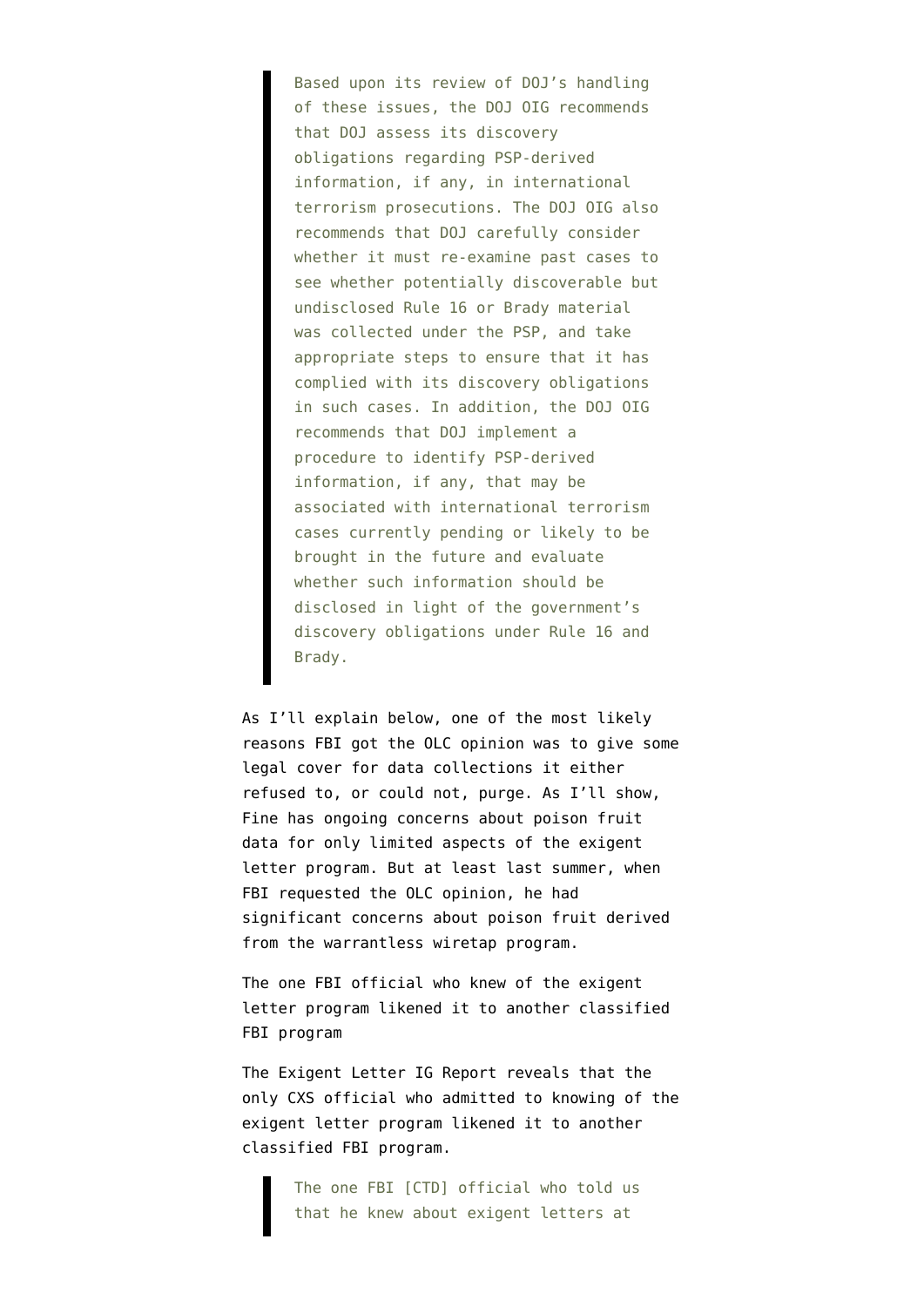the time they were used was John Chaddic, the Assistant Section Chief of CXS from June 2003 to October 2004. Chaddic told us that in approximately June 2003 Rogers briefed him about exigent letters and described them as a "placeholder so that we could get the toll records and analyze them while we waited on the NSL." Chaddic said he never saw an exigent letter but "wasn't surprised" when he learned about the exigent letter process because the FBI could not afford to wait for the appropriate legal process in emergency situations when lives might be at risk. Chaddic also told us that he had assumed the use of exigent letters was addressed in the FBI's contracts with the communications service providers. He also said that the concept seemed consistent with at least one classified FBI program ongoing at the time.

So we know that there was at least one other FBI program that one of FBI's Counter-Terrorism Divisions managers knew about at the time in which data was collected before the legal process to justify the collection of the data was in place.

These three factors–the existence of a TS/SCI version of the exigent letters report, the evidence that FBI was dealing with poison fruit from both the exigent letter program and, to the extent it could be separated from it, from the warrantless wiretap program, and the description from a CounterTerrorism official that this program had similarities to another one (which may or may not relate to the warrantless wiretap program–are some of the reasons I think the January 8 OLC opinion may not relate solely to the exigent letter program, or at least not the parts of the exigent letter program that are unclassified. Rather, I think it likely that this opinion is one final effort to retroactively clean up the mess of Bush's